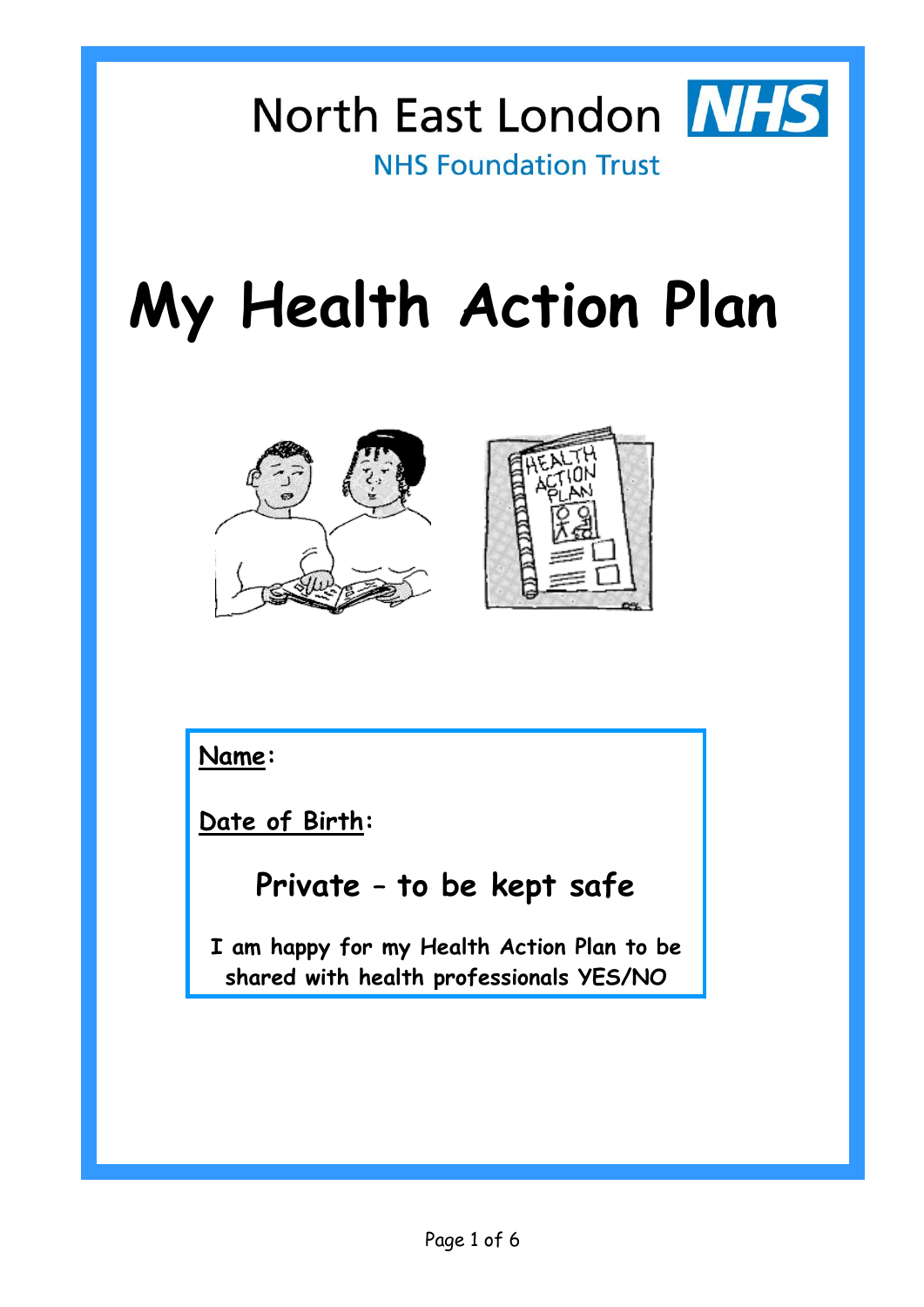|                               | <b>Personal Information</b>                                     |                   |
|-------------------------------|-----------------------------------------------------------------|-------------------|
|                               | My name:                                                        |                   |
|                               | I like to be known as:                                          |                   |
|                               | My date of birth:                                               |                   |
|                               |                                                                 |                   |
|                               | My address:<br>My address will not be listed for safety reasons |                   |
|                               |                                                                 |                   |
|                               | My phone number:                                                |                   |
|                               | My NHS number:                                                  |                   |
|                               |                                                                 |                   |
|                               | My ethnic origin:                                               |                   |
|                               | My religion:                                                    |                   |
|                               | How I communicate/What language I speak:                        |                   |
|                               |                                                                 |                   |
| Contact Person (Next of Kin): |                                                                 | My Doctor's name: |
| Address:                      |                                                                 | Address:          |
| Phone Number:                 |                                                                 | Phone Number:     |
| Other professionals involved: |                                                                 |                   |
|                               |                                                                 |                   |
|                               |                                                                 |                   |
|                               |                                                                 |                   |
|                               |                                                                 |                   |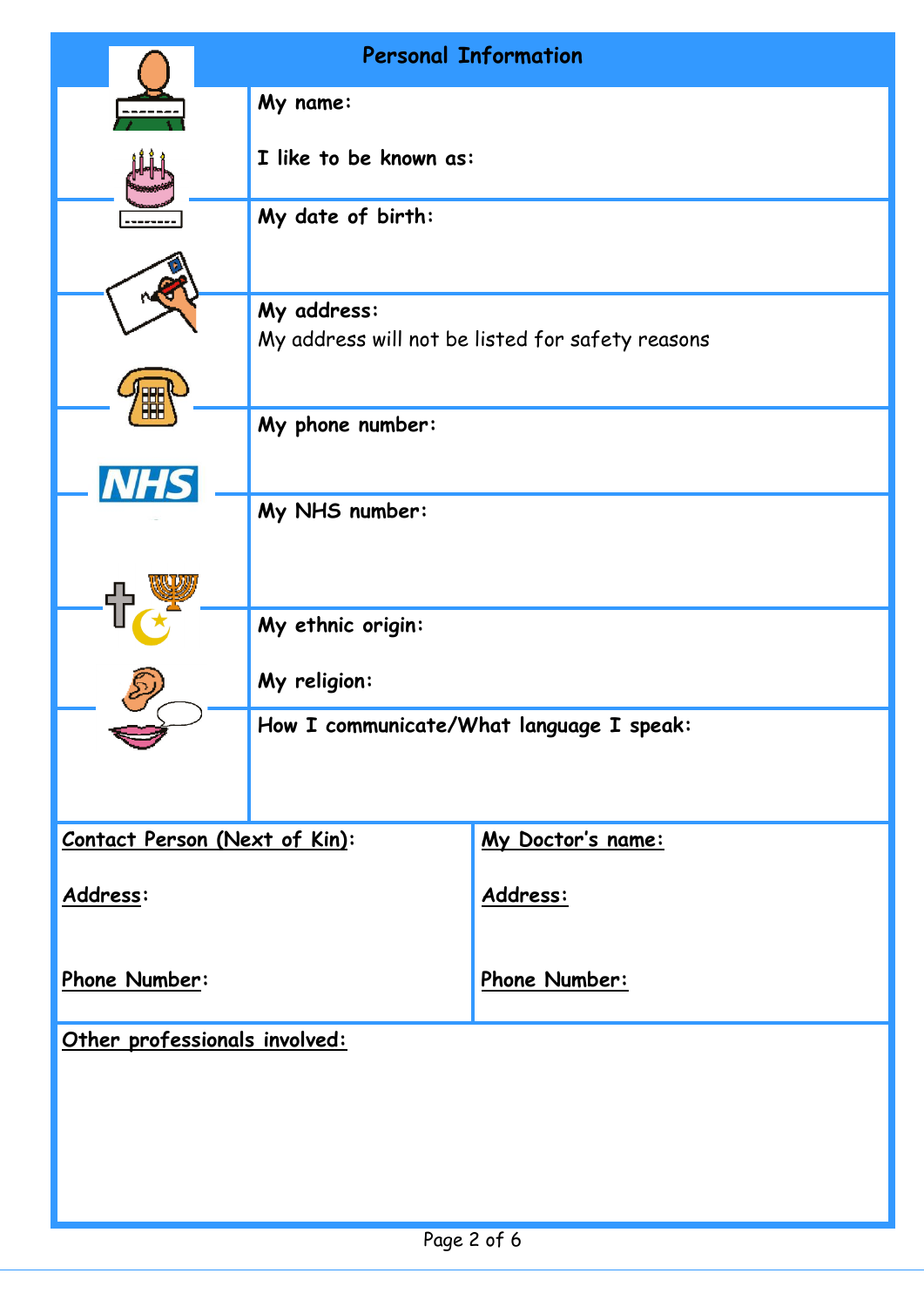

**NHS Foundation Trust** 

| My Health Action Plan         |                                                                                                                                                                                                            |                  |                                    |
|-------------------------------|------------------------------------------------------------------------------------------------------------------------------------------------------------------------------------------------------------|------------------|------------------------------------|
| My Health<br><b>Need</b>      | What needs to happen                                                                                                                                                                                       | Who will<br>help | <b>Review</b><br>date              |
| Going to the<br><b>Doctor</b> | If I feel really ill I need to phone 999 for<br>emergency help.<br>I need to see the doctor once a year for a                                                                                              |                  | Start date:<br><b>Review date:</b> |
|                               | health check or more if the doctor says so.<br>If I have difficulty getting an appointment<br>with my doctor or understanding what<br>he/she says I should phone the<br><b>Health Facilitation Team on</b> |                  |                                    |
| Going to the<br>Dentist       | My teeth should be looked after properly<br>and checked by a dentist at least once a<br>year.<br>My dentist is:<br>Address:                                                                                |                  | Start date:<br><b>Review date:</b> |
|                               | Phone number:                                                                                                                                                                                              |                  |                                    |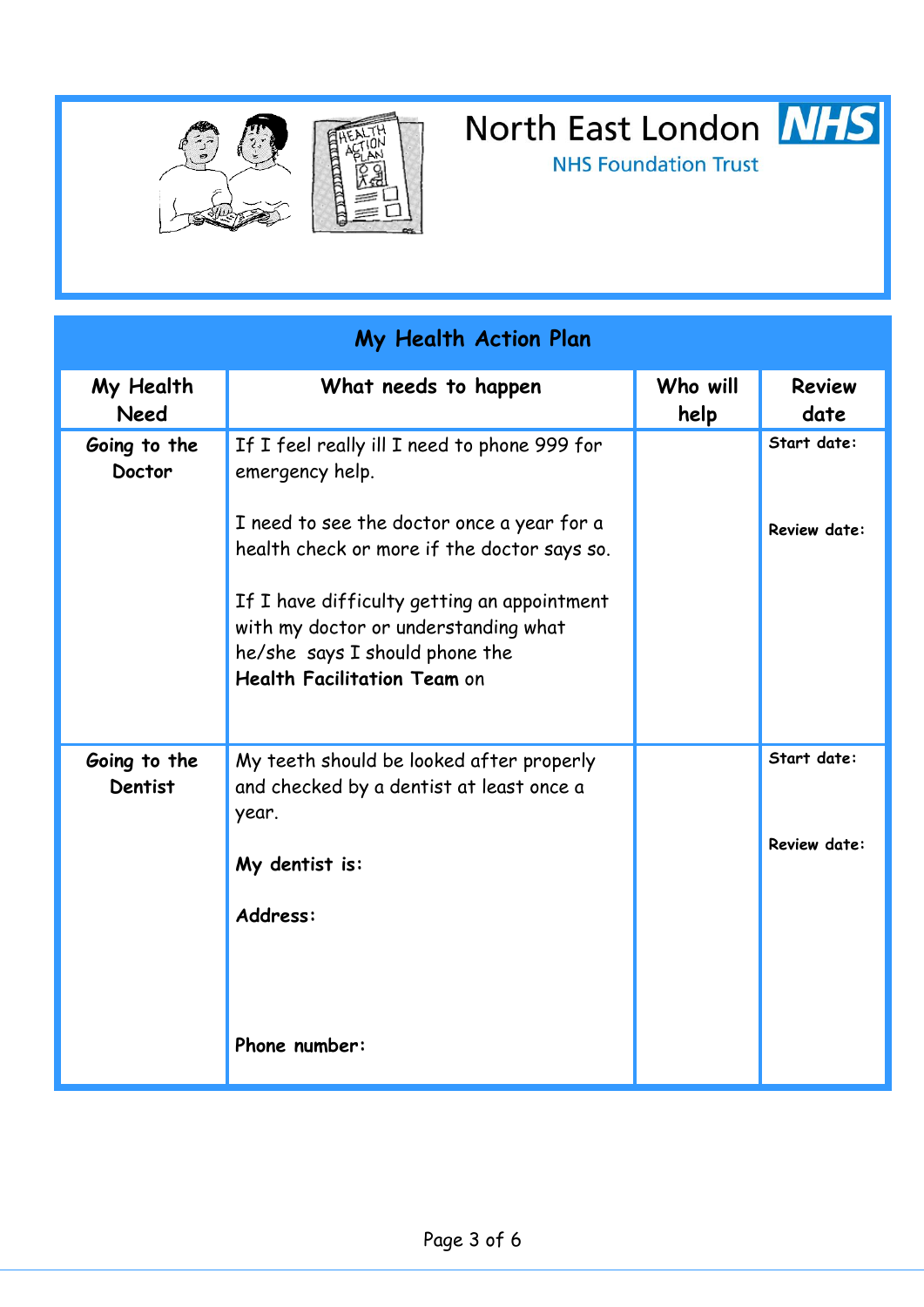

**NHS Foundation Trust** 

| My Health Action Plan    |                                                                                                                                                                          |                       |                             |
|--------------------------|--------------------------------------------------------------------------------------------------------------------------------------------------------------------------|-----------------------|-----------------------------|
| My Health<br><b>Need</b> | What needs to happen                                                                                                                                                     | Who<br>will help<br>? | <b>Review date</b>          |
| Going to the<br>Optician | I should have an eye test every 2 years.<br>My optician will tell me if I need my eyes<br>tested more often.<br>My optician is:<br>He tests my eyes at:<br>Phone number: |                       | Start date:<br>Review date: |
|                          |                                                                                                                                                                          |                       | Start date:<br>Review date: |
|                          |                                                                                                                                                                          |                       | Start date:<br>Review date: |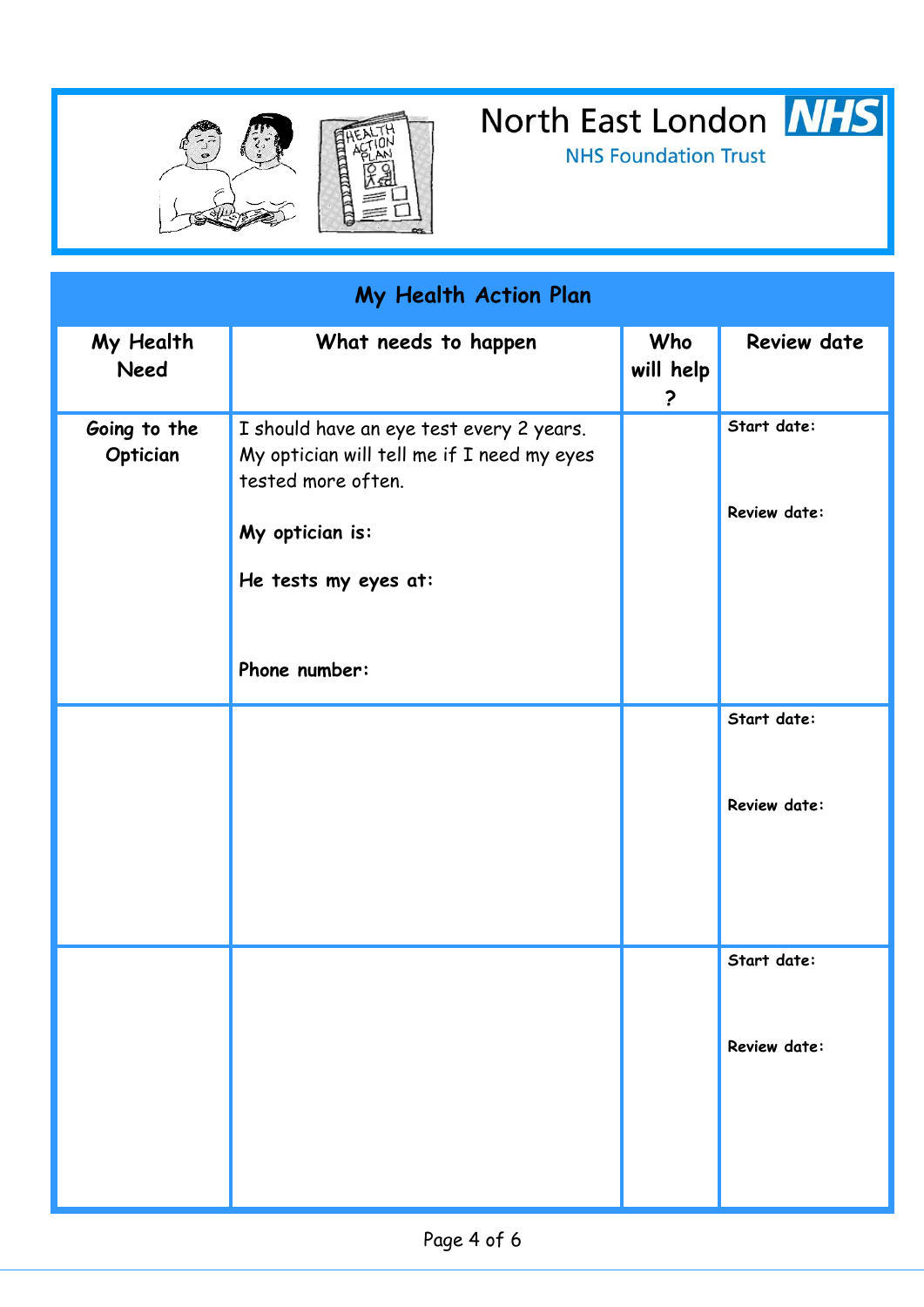

**NHS Foundation Trust** 

| My Health Action Plan |                      |                   |              |
|-----------------------|----------------------|-------------------|--------------|
| My Health<br>Need     | What needs to happen | Who will<br>help? | Review date  |
|                       |                      |                   | Start date:  |
|                       |                      |                   | Review date: |
|                       |                      |                   | Start date:  |
|                       |                      |                   | Review date: |
|                       |                      |                   | Start date:  |
|                       |                      |                   | Review date: |
|                       |                      |                   | Start date:  |
|                       |                      |                   | Review date: |